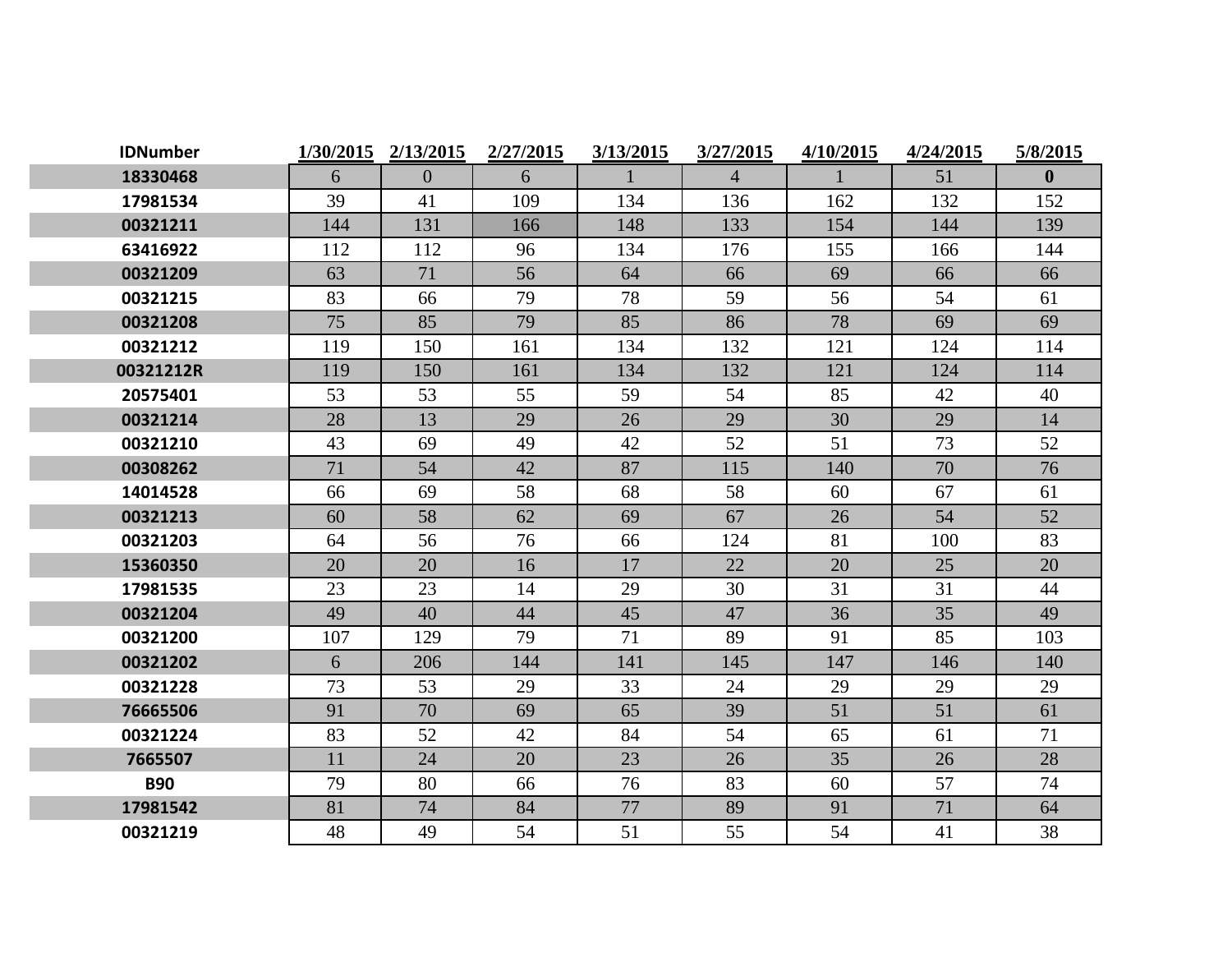| <b>IDNumber</b> |                | 1/30/2015 2/13/2015 | 2/27/2015      | 3/13/2015      | 3/27/2015      | 4/10/2015      | 4/24/2015 | 5/8/2015 |
|-----------------|----------------|---------------------|----------------|----------------|----------------|----------------|-----------|----------|
| 00321217        | 30             | 30                  | 36             | 38             | 47             | 40             | 53        | 49       |
| 00321207        | 164            | 198                 | 97             | 119            | 241            | 147            | 134       | 113      |
| 00321206        | 38             | 45                  | 35             | 38             | 42             | 44             | 44        | 36       |
| 00321205        | 99             | 99                  | 96             | 97             | 101            | 100            | 94        | 110      |
| 15819940        | 126            | 131                 | 129            | 126            | 134            | 124            | 119       | 69       |
| 00321218        | 86             | 62                  | 102            | 89             | 103            | 102            | 113       | 89       |
| 15819941        | 84             | 83                  | 76             | 79             | 81             | 89             | 73        | 76       |
| 14449781        | 63             | 60                  | 64             | 57             | 59             | 62             | 57        | 52       |
| 14449781R       | 63             | 60                  | 64             | 57             | 59             | 62             | 57        | 52       |
| 15819942        | 158            | 146                 | 117            | 231            | 123            | 111            | 129       | 148      |
| 321216          | 76             | 134                 | 80             | 69             | 93             | 59             | 54        | 65       |
| 17981541        | 74             | 63                  | 74             | 24             | 94             | 29             | 56        | 60       |
| 14449733        | 119            | 154                 | 136            | 154            | 124            | 121            | 132       | 162      |
| 58553719        | 114            | 138                 | 138            | 139            | 139            | 129            | 100       | 545      |
| 00321201        | 184            | 196                 | 149            | 164            | 144            | 166            | 174       | 182      |
| <b>B50</b>      | 66             | 98                  | 83             | 86             | 85             | 109            | 75        | 59       |
| 21005458        | 66             | 96                  | 80             | 66             | 381            | 229            | 76        | 73       |
| 21005455        | None           | None                | None           | None           | None           | None           | None      | None     |
| 21005454        | 11             | 13                  | 11             | 18             | 11             | 5 <sup>5</sup> | 12        | 11       |
| 00321223        | 129            | 120                 | 51             | 99             | 145            | 154            | 92        | 99       |
| <b>M80</b>      | 104            | 151                 | 168            | 181            | 155            | 149            | 150       | 136      |
|                 |                |                     |                |                |                |                |           |          |
| 18330467        | 44             | 40                  | 52             | 36             | 39             | 49             | 36        | 36       |
| <b>M00</b>      | 54             | 53                  | 63             | 68             | 56             | 57             | 49        | 34       |
| <b>M01</b>      | $\overline{3}$ | $\overline{3}$      | $\overline{4}$ | $\overline{4}$ | $\overline{4}$ | 11             | 34        | 21       |
| <b>B05</b>      | 14             | $\mathbf{1}$        | 83             | 184            | 284            | 157            | 89        | 85       |
| <b>B05R</b>     | 14             | $\mathbf{1}$        | 83             | 184            | 284            | 157            | 89        | 85       |
| M10             | 74             | 89                  | 86             | 77             | 63             | 84             | 67        | 57       |
| 17981539        | 120            | 127                 | 125            | 119            | 130            | 130            | 101       | 118      |
| 17981539R       | 120            | 127                 | 125            | 119            | 130            | 130            | 101       | 118      |
| <b>B25</b>      | 120            | 101                 | 107            | 114            | 102            | 88             | 113       | 108      |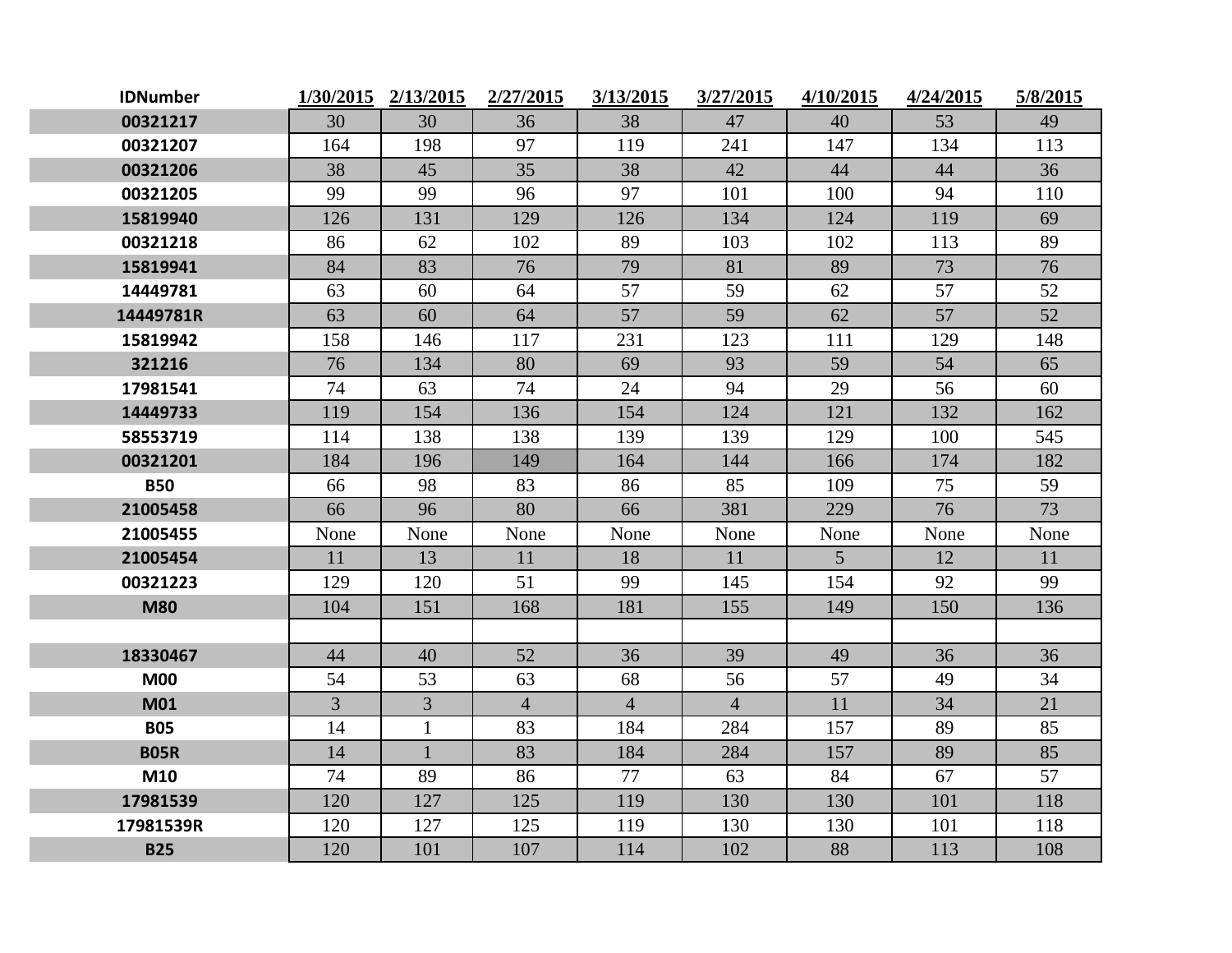| <b>IDNumber</b>                          |          | 1/30/2015 2/13/2015 | 2/27/2015      | 3/13/2015 | 3/27/2015 | 4/10/2015 | 4/24/2015 | 5/8/2015 |
|------------------------------------------|----------|---------------------|----------------|-----------|-----------|-----------|-----------|----------|
| 17981538                                 | 4        | 41                  | 128            | 229       | 234       | 208       | 199       | 165      |
| 17471001                                 | 60       | 31                  | 46             | 71        | 47        | 75        | 36        | 54       |
|                                          |          |                     |                |           |           |           |           |          |
| <b>Filtration Plant</b>                  | 5171     | 5557                | 5564           | 5957      | 6600      | 6264      | 6421      | 7929     |
| All community each                       | 88       | 94                  | 94             | 101       | 112       | 106       | 109       | 134      |
| <b>Upper Manzanita</b>                   | 248      | 343                 | 479            | 580       | 521       | 508       | 472       | 399      |
| Upper Manzanita each                     | 62       | 86                  | 120            | 145       | 130       | 127       | 118       | 100      |
| <b>Lower Manzanita</b>                   | 679      | 731                 | 564            | 653       | 693       | 752       | 622       | 660      |
| Lower Manzanita each                     | 113      | 122                 | 94             | 109       | 115       | 125       | 104       | 110      |
| <b>Upper Beardsley</b>                   | 1606     | 1760                | 1761           | 1868      | 2268      | 1750      | 1670      | 2052     |
| <b>Upper Beardsley each</b>              | 115      | 126                 | 126            | 133       | 162       | 125       | 119       | 147      |
| <b>Lower Beardsley</b>                   | 2343     | 2664                | 2129           | 1600      | 1836      | 1929      | 2471      | 3650     |
| <b>Lower Beardsley each</b>              | 167      | 190                 | 152            | 114       | 131       | 138       | 177       | 261      |
| <b>Laurel Bridge</b>                     | 236      | 29                  | 586            | 1186      | 1236      | 1250      | 1150      | 1114     |
| Laurel/Oak each                          | 13       | $\overline{2}$      | 33             | 66        | 69        | 69        | 64        | 62       |
|                                          |          |                     |                |           |           |           |           |          |
| <b>SJ Vault</b>                          | $\Omega$ | $\Omega$            | $\overline{0}$ | $\theta$  | 48        | $\Omega$  | 816       | 80       |
| <b>Spring</b>                            | 7301     | 7344                | 7607           | 7529      | 7593      | 8415      | 7319      | 10546    |
| Mid-Canyon                               | 2579     | 2693                | 2714           | 2786      | 3071      | 3179      | 3621      | 4764     |
| <b>Mid-Canyon per home</b>               | 76       | 79                  | 80             | 82        | 90        | 93        | 107       | 140      |
| <b>Total Residential Meters</b>          | 4295     | 4690                | 4639           | 5175      | 5861      | 5277      | 4729      | 5024     |
| <b>Average per Meters</b>                | 73       | 79                  | 79             | 88        | 99        | 89        | 80        | 85       |
| <b>Unaccounted Water</b>                 | 876      | 867                 | 925            | 782       | 739       | 987       | 1692      | 2905     |
| <b>Filter Plant Delta from last Year</b> | $-3747$  | $-2533$             | $-2526$        | $-2133$   | $-1490$   | $-8214$   | $-8058$   | $-6551$  |
| <b>Percent of the Delta</b>              | $-51.8%$ | $-42.0%$            | $-42.7%$       | $-36.0%$  | $-27.6%$  | $-34.8%$  | $-41.5%$  | $-37.9$  |
| Filter output 2013                       | 10,790   | 10,248              | 10,248         | 12,151    | 12,151    | 14,478    | 14,479    | 17,308   |
| <b>Filter Plant Delta from 2014</b>      | $-3747$  | $-2533$             | $-2526$        | $-1988$   | $-1345$   | $-1878$   | $-1721$   | $-213$   |
| Percent of the Delta last 2014           | $-42.0%$ | $-31.3%$            | $-31.2%$       | $-25.0%$  | $-16.9%$  | $-23.1%$  | $-21.1%$  | $-2.6%$  |
| Filter output last 2014                  | 8,918    | 8,090               | 8,090          | 7,945     | 7,945     | 8,142     | 8,142     | 8739     |
|                                          |          |                     |                |           |           |           |           |          |